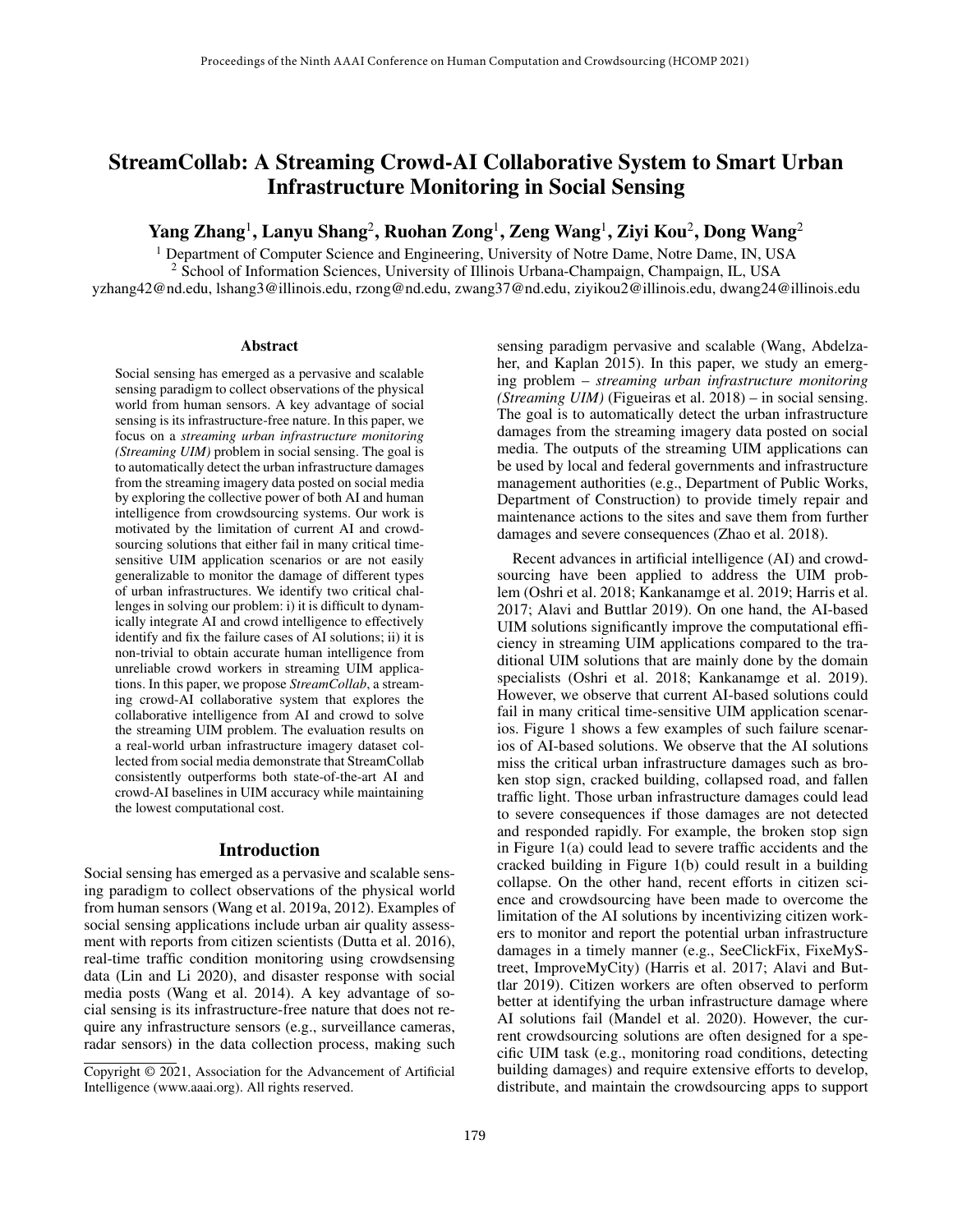the UIM tasks (Seto and Sekimoto 2019). Additionally, the actual UIM performance of these efforts often largely depends on the penetration ratio of the apps, which is always a challenge (Wang et al. 2017). As a result, the current crowdsourcing solutions are not easily generalizable to monitor the damage of different types of urban infrastructures as shown in Figure 1.







(c) Collapsed Road (d) Fallen Traffic Light

Damaged Urban Infrastructure recognized as Non-Damaged by AI (The red rectangles indicate the actual damaged areas)

Figure 1: Examples of Failure Cases from AI-based in Streaming UIM Applications

To address the limitations of current solutions, this paper develops a social sensing-based crowd-AI collaborative system to solve the streaming UIM problem by leveraging the collaborative intelligence from both AI and the human intelligence from crowdsourcing systems. On one hand, our system is designed to leverage AI's high efficiency to examine the vast amount of streaming social sensing data to identify potential infrastructure damages. On the other hand, our system dynamically incorporates the human intelligence from crowdsourcing systems to identify and fix the failure cases of AI to boost overall UIM performance. To obtain the human intelligence, we leverage the well-known crowdsourcing platform (i.e., Amazon Mechanical Turk (AMT)<sup>1</sup>) to acquire timely crowd responses about potential infrastructure damages reported in social sensing data. We refer to the human intelligence from crowdsourcing systems as *crowd intelligence* in our paper. While the design of our solution allows it to explore the collective intelligence of both human and machine intelligence and be generalizable to detect different types of urban infrastructure damage (e.g., the ones shown in Figure 1), it is not a trivial task to develop such a streaming crowd-AI collaborative system due to two critical challenges that we elaborate below.

*Streaming Crowd-AI Collaboration.* The first challenge lies in how to *dynamically* integrate AI and crowd intelli-

gence to effectively identify and fix the failure cases of AI solutions in streaming UIM applications. One straightforward solution to address this problem is to directly ask the crowd workers to examine every output of AI solutions to identify and fix the failure cases as shown in Figure 1. However, such an approach is impractical due to the heavy labor costs and low efficiency, which could lead to a significant delay in streaming UIM applications (Pan et al. 2016). Recent efforts in crowd-AI hybrid systems were made to address this issue by only selecting the imagery data with complicated image property for crowd labeling under the assumption that the AI solutions are more likely to fail when the image is complex (Zhang et al. 2019; Sener and Savarese 2018). Those approaches then use the collected crowd labels to retrain the AI models to capture the dynamics of the streaming data. However, the AI model retraining process could lead to a non-negligible delay in providing timely responses to the UIM applications. Therefore, it remains to be a challenging question on how to design a streaming crowd-AI collaboration system to ensure desirable streaming UIM performance.

*Uncertainty in Streaming Crowd Intelligence.* The second challenge refers to the fact that it is difficult to obtain accurate human intelligence from unreliable crowd workers in streaming UIM applications. Unlike urban infrastructure labels obtained from domain experts in infrastructure management, the crowd annotations are often noisy and inconsistent due to the intrinsic uncertainty of crowd workers (e.g., lack of professional knowledge in infrastructure or civil engineering, conflicting responses from different crowd workers) (Hansson and Ludwig 2019). As a result, the current crowd-AI models could encounter a non-trivial performance loss when those models are trained on the imperfect crowd labels. Recent efforts address this problem by leveraging the crowd responses from a large number of data samples to build an effective de-noising model to obtain reliable crowd responses (Li et al. 2016; Zhang et al. 2019). However, there exists a "cold start" problem in our streaming UIM application, where the crowd responses on a large number of social media data are often not available at the beginning of the application (Mavridis, Gross-Amblard, and Miklós 2016). Therefore, it remains to be a challenging task to derive the accurate crowd intelligence in streaming UIM applications.

To address the above challenges, we develop *StreamCollab*, a streaming crowd-AI collaborative system that explores the collaborative intelligence from AI and crowd to solve the streaming UIM problem. To address the first challenge, we develop a dynamic deep uncertainty-aware estimation network that quantifies the uncertainty of the infrastructure damage estimation results and uses the estimated uncertainty to effectively detect the failure cases of AI. To address the second challenge, we develop a streaming crowd knowledge fusion framework that updates the estimation of unknown infrastructure damage labels from crowd responses to fix the failure cases of AI through a novel recursive estimation model. To the best of our knowledge, our StreamCollab is the first *streaming* crowd-AI hybrid system to dynamically fuse the AI and crowd intelligence under a principled analytical framework to address

<sup>1</sup> https://www.mturk.com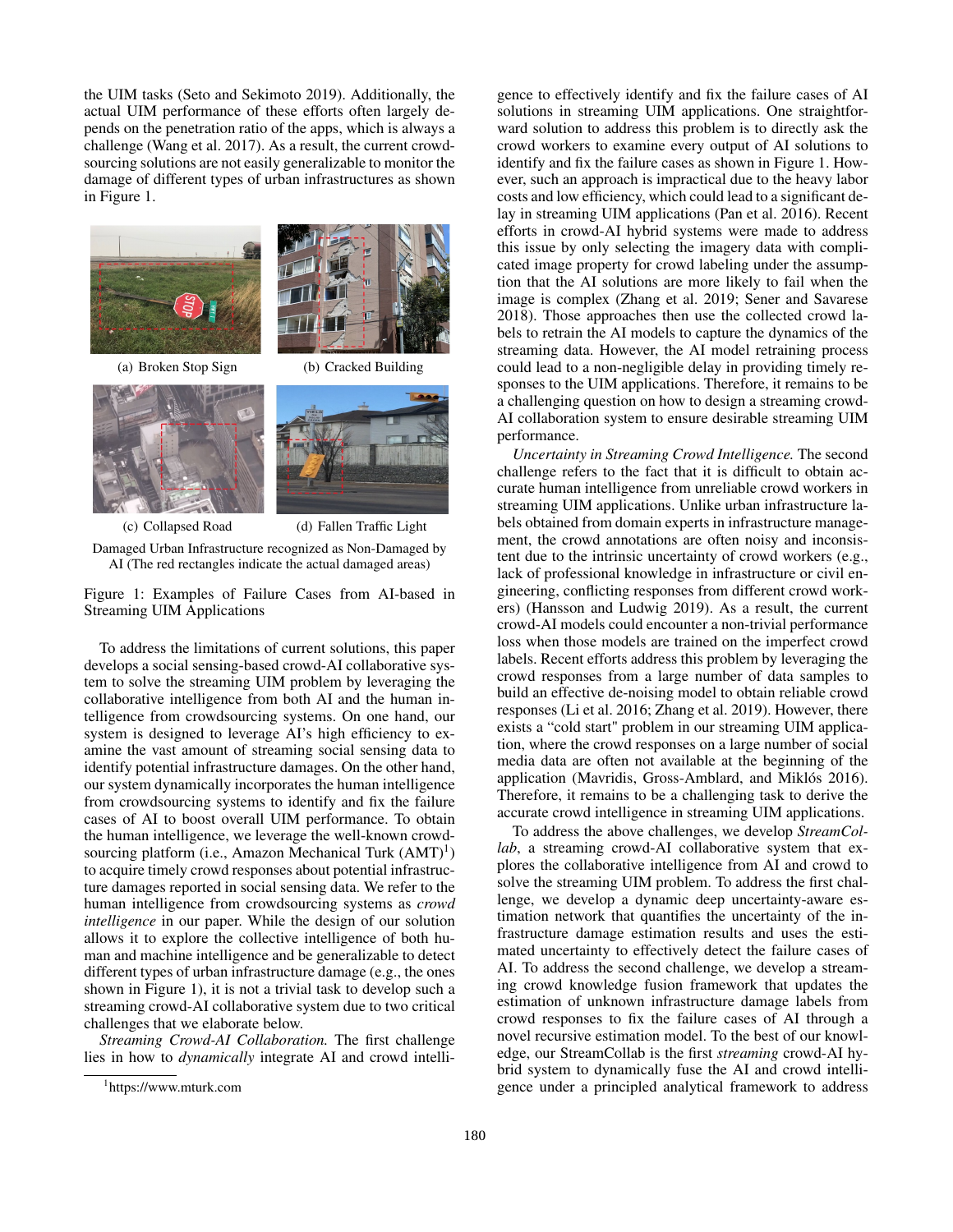the streaming UIM problem. We evaluate the StreamCollab using a real-world urban infrastructure imagery dataset collected from social media. The evaluation results show that StreamCollab consistently outperforms both state-of-the-art AI-approaches and crowd-AI baselines in correctly identifying the damaged urban infrastructure while maintaining the lowest computational cost under various types of evaluation scenarios.

## Related Work

#### Social Sensing

Social sensing has emerged as a new and pervasive sensing paradigm where human sensors collectively report timely observations about the physical world (Wang et al. 2019a). Examples of social sensing applications include real-time traffic condition monitoring using social media data (Laubis et al. 2019), natural disaster and emergency response systems by leveraging user's posts from social media feeds (Zhang et al. 2016), tracking urban environment conditions with self-reports from citizen scientists and engineers (Huang et al. 2018), and detecting infectious disease outbreaks in urban areas using location-based crowd tracking services (Mejova, Weber, and Fernandez-Luque 2018). Several key challenges exist in social sensing applications, including data sparsity, data reliability, real-time response guarantee, and privacy perseverance (Capponi et al. 2019; Wang, Kaplan, and Abdelzaher 2014; Zhang et al. 2020a). However, it remains a critical challenge to dynamically integrate AI and crowd intelligence to solve the streaming UIM problem in social sensing applications. In this paper, we develop a novel streaming crowd-AI collaborative system to accurately detect urban infrastructure damages in streaming social media imagery data.

#### Urban Infrastructure Monitoring

Previous efforts in urban infrastructure monitoring have leveraged AI and crowdsourcing technique to detect and assess the infrastructure damage in urban areas (Harris et al. 2017; Zhang and Wang 2015; Mei and Gül 2019; Wang et al. 2019b; Cervone et al. 2017). For example, Harris *et al.* developed a crowdsourcing monitoring paradigm to assess transportation infrastructure conditions using multimedia data collected from volunteer citizens (Harris et al. 2017). Mei *et al.* proposed a bridge damage detection framework by analyzing mobile sensor data from vehicles traveling on bridges (Mei and Gül 2019). Wang *et al.* designed a mobile crowdsourcing based urban road crack detection system that identifies road crack damage by aggregating crowdsourced image data and mobile sensor data (Wang et al. 2019b). Cervone *et al.* incorporated social media feeds with satellite images to assess urban transportation damages during emergencies (Cervone et al. 2017). Cervone *et al.* incorporated social media feeds with satellite images for road damage assessment during disaster events (Cervone et al. 2017). However, those AI-based solutions could fail in many time-sensitive UIM application scenarios and lead to further damages and severe consequences. This is because the AI solutions often lack a clear understanding of different types

of complex urban infrastructure damages in the presence of a vast amount of streaming social media data (Hand 2017). Meanwhile, recent efforts in citizen science and crowdsourcing overcome the limitation of current AI solutions by actively recruiting participants to examine the urban infrastructure conditions and report any potential infrastructure damages through crowdsourcing apps (e.g., SeeClickFix, Fixe-MyStreet, ImproveMyCity) (Alavi and Buttlar 2019; Mandel et al. 2020). However, those solutions are not easily generalizable to different types of UIM applications due to the extensive efforts required to develop and manage those crowdsourcing apps and the challenge of keeping a sufficient penetration ratio of the apps. In contrast, we develop a social sensing-based crowd-AI collaborative system that explicitly explores the rich urban infrastructure damage information from the social sensing data, which is generalizable to different types of urban infrastructure damages. Furthermore, our system dynamically leverages the imperfect crowd intelligence to carefully identify and fix the failure cases of AI and provide accurate and timely UIM service.

### Crowd-AI Hybrid Systems

Our work is also related to crowd-AI hybrid systems that leverage human intelligence to solve the complex AI-driven computational problems (Goldberg, Wang, and Grant 2017; Zhang et al. 2021; Jarrett et al. 2014; Zhang et al. 2020b; Sener and Savarese 2018; Zhang et al. 2019). For example, Jarrett *et. al.* designed an image complexity quantification mechanism that combines the human and machine intelligence to adaptively optimize the overall performance of the deep learning model for mobile face recognition (Jarrett et al. 2014). Sener *et. al.* proposed a deep core-set selection approach that collects crowd labels from a subset of representative images to retrain the AI models to improve the overall accuracy in natural scene image classification tasks (Sener and Savarese 2018). Zhang *et. al.* designed a crowd-AI hybrid system that leverages crowd intelligence to retrain the AI models and combine crowd labels with AI outputs to troubleshoot and tune the performance of AI algorithms in disaster damage assessment applications (Zhang et al. 2019). Goldberg *et al.* proposed a crowd-assisted text segmentation framework that integrates crowdsourced text labels with a conditional random fields model to accurately segment textual documents (Goldberg, Wang, and Grant 2017). However, those approaches cannot be directly adopted to solve our problem because they often require a sufficient amount of reliable crowd responses to derive accurate crowd labels to optimize the crowd-AI system performance. However, such a large amount of crowd labels are not available in our streaming UIM application due to the "cold start" problem. More importantly, those approaches often use the collected crowd labels to retrain the AI models to capture the dynamics of the streaming data, which could lead to a non-trivial delay to the streaming UIM applications. To the best of our knowledge, the StreamCollab is the first dynamic crowd-AI system to address the streaming UIM problem under a principal streaming analytical framework.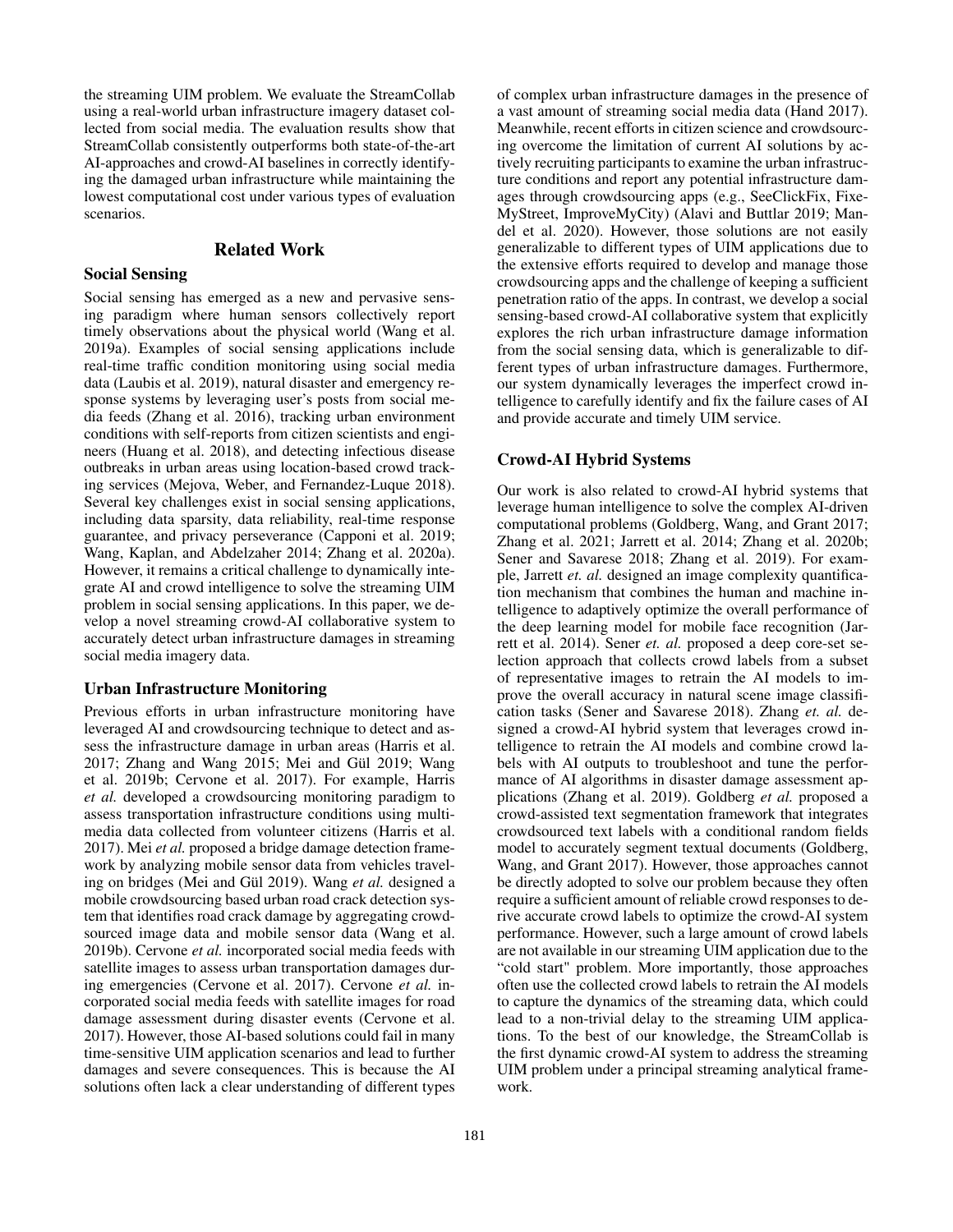# Problem Definition

In this section, we formally present the problem of streaming crowd-AI collaborative urban infrastructure monitoring. We first define a few key terms that will be used in the problem formulation.

**Definition 1** Urban Infrastructure Image Stream  $(X)$ : We define  $X = \{X_1, X_2, ..., X_T\}$  to be the set of streaming urban infrastructure images collected from social media platforms (e.g., Twitter, Facebook), where each image contains a view of urban infrastructure facilities (as shown in Figure 1). In particular,  $X_t \in \mathbf{X}$  denotes the infrastructure image collected from the  $t^{th}$  timestep and  $T$  is the total number of timesteps in a studied streaming UIM application.

Definition 2 Infrastructure Damage-related Features  $(V)$ : We define the infrastructure damage-related features  $V_t$  to be the visual features (e.g., building and road cracks, broken traffic signs) in  $X_t$  that directly indicate the urban infrastructure damage.

Definition 3 Urban Infrastructure Damage Label  $(Y)$ : An urban infrastructure site is considered as "damaged" (labeled as  $Y_t = 1$ ) if the infrastructure captured in the social media image  $X_t$  contains physical damage that can cause potential safety hazards or reduce the functionality of the infrastructure (e.g., Figure 1). Otherwise, the urban infrastructure site captured in the image is considered as "not damaged" (labeled as  $Y_t = 0$ ).

Definition 4 Infrastructure Damage Label Estimated by  $AI (Y^{AI})$ : We define  $Y^{AI}$  to be the infrastructure damage label estimated by AI module of our crowd-AI system. In particular,  $Y_t^{AI}$  indicates the estimated infrastructure damage label for  $X_t$  at timestep t.

**Definition 5 Uncertainty of AI Estimation (U):** We first consider the estimation error between the actual and estimated infrastructure damage label  $|Y_t^{AI} - Y_t|$ .  $Y_t^{AI}$  represents the deep feature generated by a deep neural network for UIM task after the final softmax activation function, which directly indicates the infrastructure damage label in the image  $X_t$  (Martins and Astudillo 2016). We observe that such an error often follows a Gaussian distribution (Kendall, Gal, and Cipolla 2018):

$$
|\overline{Y_t^{AI}} - Y_t| \sim \mathcal{N}(0, U_t^2)
$$
 (1)

where  $U_t$  indicates the estimation uncertainty that represents the standard deviation of the estimation error  $|Y_t^{AI} - Y_t|$ . In addition, we define  $U = \{U_1, U_2, ..., U_T\}$  to be the estimation uncertainty for images in  $X$ .

**Definition 6** Crowd Query  $(Q)$ : We define a crowd query Q as a crowdsourcing task where a subset of images in social media data stream  $X$  are dynamically sent to the crowdsourcing platforms to ask the crowd workers to label the potential infrastructure damages. In particular, our crowd-AI system asks a set of J crowd workers to mark the infrastructure damage label for each image in the crowd query.

**Definition 7** Crowd Query Ratio  $(\theta)$ : We define  $\theta$  to be an application-specific parameter that indicates the amount

of urban infrastructure-related social media images that are dynamically added to the crowd query based on the performance and budget trade-off in a streaming UIM application.

Definition 8 Infrastructure Damage Label Marked by Crowd  $(\widehat{Y}^{\widehat{CI}})$ : We define  $\widehat{Y}^{\widehat{CI}}$  to be the infrastructure damage label marked by crowd worker from the crowdsourcing platforms. In particular,  $Y_t^{CI_j}$  indicates the infrastructure damage label marked by the  $j^{th}$  crowd worker  $CI_j$ in crowd query  $Q$  for  $X_t$ .

Definition 9 Infrastructure Damage Label Identified by **Crowd-AI system**  $(\hat{Y})$ : We define  $\hat{Y}$  to be the infrastructure damage label identified by our crowd-AI collaboration system by dynamically fusing the inputs from both AI and crowd (i.e.,  $\widehat{Y^{AI}}$  and  $\widehat{Y^{CI}}$ ). We will discuss the detailed design on how to derive the accurate  $\hat{Y}$  in the next section. In particular,  $\hat{Y}_t$  indicates the identified infrastructure damage label for  $X_t$  at timestep t.

The goal of our problem is to dynamically fuse the AI and crowd intelligence to accurately identify the urban infrastructure damage in the streaming social media images on-the-fly. Using the above definitions, our problem is formally defined as follows:

$$
\arg \max \Pr(\widehat{Y}_t = Y_t \mid X_t, Q, \theta), \forall 1 \le t \le T \qquad (2)
$$

where  $\hat{Y}_t$  and  $Y_t$  are the estimated and ground-truth label for an urban infrastructure image  $X_t$  at timestep t. This problem is challenging because it is difficult to dynamically fuse the uncertain AI and imperfect crowd intelligence to accurately detect infrastructure damage from the UIM data streams. In this paper, we develop a *StreamCollab* framework to address those challenges, which is elaborated in the next section.

### Solution

The overview of the StreamCollab is shown in Figure 2. In particular, it consists of two main modules: 1) *Uncertaintydriven Dynamic Quality Estimation (UDQE)* and 2) *Streaming Crowd Knowledge Fusion (SCKF)*. First, the *UDQE* module develops a dynamic deep uncertainty-aware estimation network that estimates the infrastructure damage labels of incoming social media images and infers the uncertainty of the estimation results to detect the failure cases of AI. Then, the *SCKF* module designs a streaming crowd knowledge fusion engine that leverages the imperfect crowd intelligence to effectively fix the failure cases of AI on-the-fly through a novel recursive estimation model.

# Uncertainty-driven Dynamic Quality Estimation (UDQE)

In this subsection, we present the uncertainty-driven dynamic quality estimation network design in StreamCollab to dynamically estimate the urban infrastructure damage labels of input images and quantify the uncertainty of the estimation results. An overall design of our UDQE module is shown in Figure 3. Our UDQE design contains three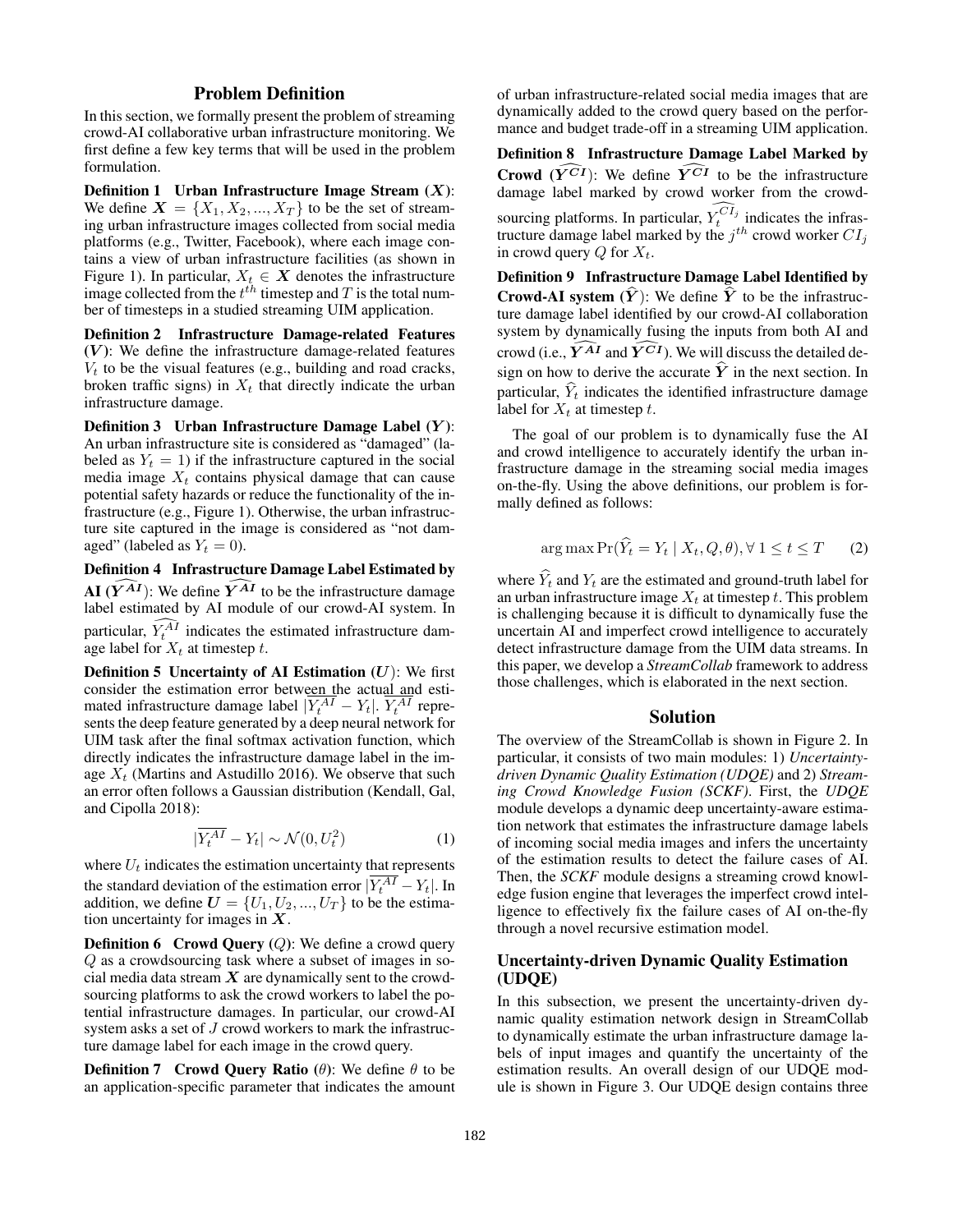

Figure 2: Overview of StreamCollab Framework

core subnetwork modules: a feature extraction subnetwork (*FES*), a damage estimation subnetwork (*DES*), and an uncertainty inference subnetwork (*UIS*). The *FES* first extracts the infrastructure damage related visual features  $V$  from the input images  $X$ . The extracted visual features are forwarded simultaneously to *DES* and *UIS*. In particular, *DES* leverages the extracted visual features  $V$  to identify the infrastructure damage labels  $\widehat{Y^{AI}}$  for X. Meanwhile, *UIS* works in parallel with *DES* to quantify the uncertainty  $U$  of the estimated results  $\tilde{Y}^{A\tilde{I}}$  generated by *DES*. To the best of our knowledge, the *UDQE* is the first AI-based approach that designs a duo-branch uncertainty estimation network to dynamically detect the failure cases of AI in streaming UIM applications. The optimal instances of our *UDQE* network will be used to estimate the infrastructure damage labels of the streaming social media data and infer the uncertainty of the estimation results. In this subsection, we first present the detailed network architecture for the *UDQE* network and then discuss the dedicated network optimization process to obtain the optimal instances of all subnetworks in *UDQE*. In particular, we first formally define the *FES*, *UIS*, and *DES* as follows:



Figure 3: Overview of Uncertainty-driven Dynamic Quality Estimation Design

Definition 10 Feature Extraction Subnetwork (*FES*): We define *FES* as a feature extraction subnetwork to extract the infrastructure damage related features from the input images as follows:

$$
V = FES(X) \tag{3}
$$

We show the layer-wise architecture of the *FES* in Figure 4(A). In particular, the *FES* contains a ImageNet pretrained convolutional neural network (e.g., VGG) to provide sufficient network depth for complex visual feature extraction.

Definition 11 Damage Estimation Subnetwork (*DES*): We define *DES* as a damage estimation subnetwork that leverages the visual features V extracted by *FES* to identify if there is any infrastructure damage reported in  $X$  as follows:

$$
\boldsymbol{Y}^{AI} = DES(\boldsymbol{V})\tag{4}
$$

We show the layer-wise architecture of the *DES* in Figure 4 (B). The *DES* includes a stack of dense layers for infrastructure damage estimation.

Definition 12 Uncertainty Inference Subnetwork (*UIS*): We define *UIS* as an uncertainty inference subnetwork to infer the uncertainty of the infrastructure damage estimation results  $\widehat{Y}^{A I}$  using the the visual features V extracted by *FES* as follows:

$$
U = UIS(V) \tag{5}
$$

We show the layer-wise architecture of the *UIS* in Figure 4 (C). The *UIS* includes a stack of dense layers to infer the uncertainty U of the estimation results  $\overline{Y^{AI}}$ .



Convolutional Layer | Max Pooling Layer | Flatten Layer | Dense Layer | Sigmoid

Figure 4: Examples of Layer-wise UDQE Architecture

Given the three core subnetwork modules in our *UDQE* design, the next question is how to obtain the optimal instances of all core subnetworks that maximize the infrastructure damage estimation accuracy while correctly quantifying the uncertainty of the estimation results. In our *UDQE* design, we introduce two loss functions to address the above question. We first define the estimation loss function for *FES* and *DES* as:

$$
\mathcal{L}_{FES,DES}^{ES} : \min\left(\boldsymbol{Y}\log\widehat{\boldsymbol{Y}^{AI}} + (1-\boldsymbol{Y})\log(1-\widehat{\boldsymbol{Y}^{AI}})\right) \tag{6}
$$

where Y and  $\overline{Y^{AI}}$  indicate the actual and estimated infrastructure damage label, respectively. In particular, we use the cross-entropy loss function in  $\mathcal{L}^{ES}_{FES, DES}$  to calculate the difference between the actual and estimated infrastructure damage labels. The loss function ensures the *FES* and *DES* work collaboratively to identify the infrastructure damage related visual features and accurately estimate the infrastructure damage labels of the input images.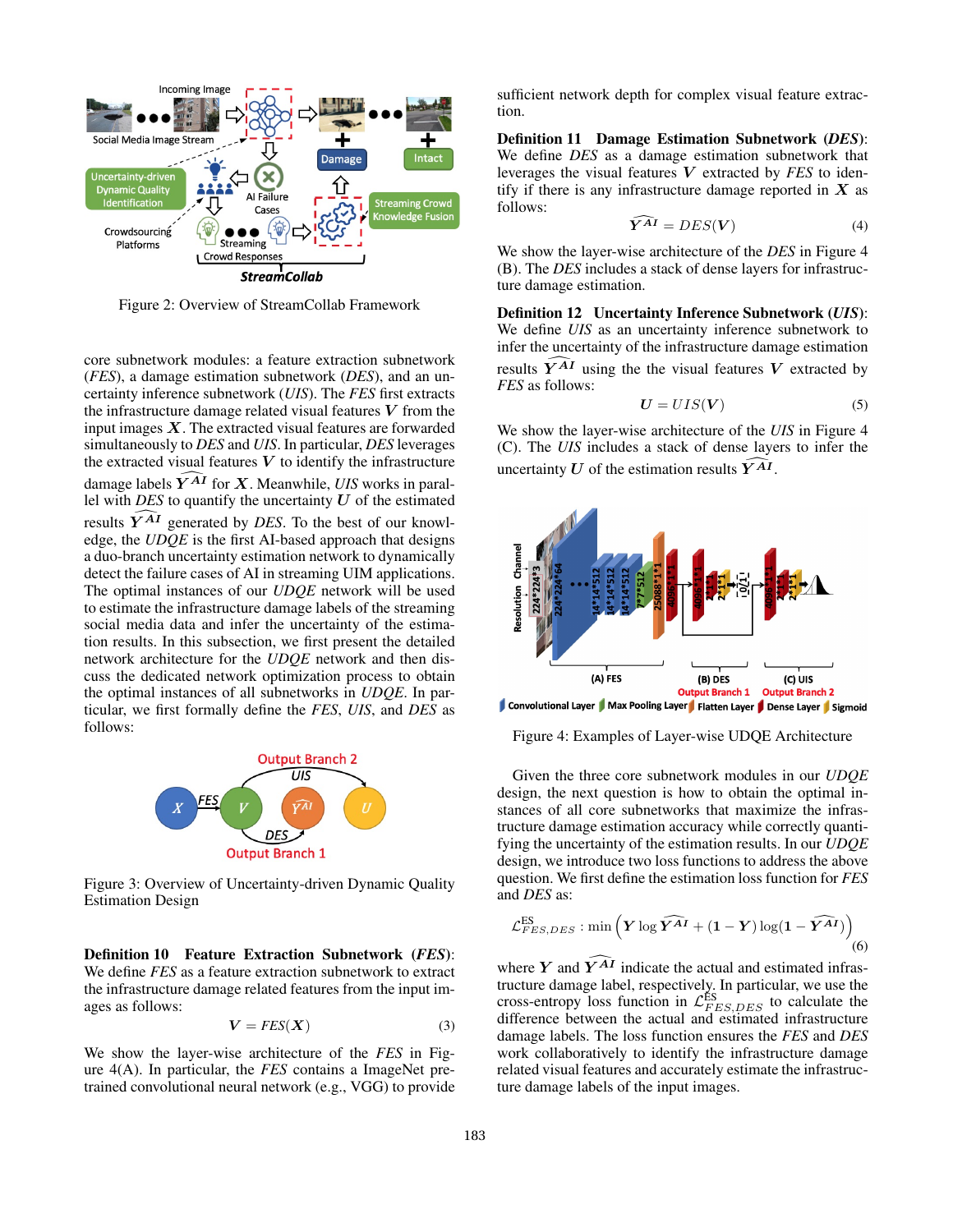Our next loss function design focuses on how to learn the accurate uncertainty estimation of the infrastructure damage labels generated by *DES*. Recall that the difference between the actual and estimated infrastructure damage label (i.e.,  $|\overline{Y^{AI}} - Y|$ ) follows the Gaussian Distribution (i.e.,  $\mathcal{N}(\mathbf{0},\mathbf{U}^2)$ ) (Kendall, Gal, and Cipolla 2018). We can obtain the log-likelihood function for  $|\overline{Y^{AI}} - Y|$  as:

$$
\log \mathcal{L}(\mathbf{0}, \mathbf{U}; |\overline{\mathbf{Y}^{AI}} - \mathbf{Y}|)
$$
  
= 
$$
-\frac{1}{2} (log||\mathbf{U}||_2^2 + \frac{1}{||\mathbf{U}||_2^2} ||\overline{\mathbf{Y}^{AI}} - \mathbf{Y}||_2^2 + log2\pi)
$$
 (7)

We can further transform the log-likelihood function to the uncertainty loss function  $\mathcal{L}^{\text{UN}}_{FES, UIS}$  for the *FES* and *UIS* through the function negation as:

$$
\mathcal{L}_{FES,UIS}^{\text{UN}}: \n\min\left(\frac{1}{2}(log||\boldsymbol{U}||_2^2 + \frac{1}{||\boldsymbol{U}||_2^2}||\boldsymbol{Y}^{\boldsymbol{AI}} - \boldsymbol{Y}||_2^2 + log2\pi)\right)
$$
\n(8)

Therefore, we can maximize the log-likelihood function  $\log \mathcal{L}(\mathbf{0}, \mathbf{U}; |\mathbf{Y}^{AI} - \mathbf{Y}|)$  to obtain the accurate uncertainty  $U$  by minimizing the  $\mathcal{L}_{FES,UIS}^{\text{UN}}$ .

Finally, we combine the two loss functions to obtain the overall loss function  $\mathcal{L}_{FES, DES, UIS}^{Overall}$  that ensures the  $UDQE$ module generates the accurate infrastructure damage estimation results  $\widehat{Y}^{AI}$  and the uncertainty estimation U as:

$$
\mathcal{L}_{FES,DES,UIS}^{Overall}: \mathcal{L}_{FES,DES}^{ES} + \mathcal{L}_{FES,UIS}^{UN} \tag{9}
$$

We adopt the ADAM optimizer (Kingma and Ba 2014) to optimize  $\mathcal{L}_{FES,DES,UIS}^{Overall}$  and obtain the optimal instances  $(FES^*, DES^*, UIS^*)$  in the *UDQE* module. The optimal instances are then used to obtain the infrastructure damage results  $Y_t^{AI}$  and uncertainty estimation  $U_t$  for each incoming image  $X_t$  from the social media image stream as:

$$
(\widehat{Y_t^{AI}}, U_t) = (DES^*(FES^*(X_t)), UIS^*(FES^*(X_t))) \quad (10)
$$

We observe that a higher value in uncertainty estimation  $U$  indicates that the AI model is less certain about the estimation result, which indicates the learned infrastructure damage label is more likely to be inaccurate (Emami-Naeini, Akhter, and Rock 1988). We determine whether to add an incoming image  $X_t$  to the crowd query based on its uncertainty estimation  $U_t$  through active data selection (Abdar et al. 2021). If the image  $X_t$  is not selected for the crowd query  $Q$ , we use the label  $Y_t^{AI}$  estimated by our *UDQE* module as the final output  $\hat{Y}_t$  of our StreamCollab framework for image  $X_t$  at timestep t.

# Streaming Crowd knowledge Fusion (SCKF)

In the previous subsection, we present the *UDQE* module that identifies the failure cases of AI in the streaming UIM application. Our next question is how to dynamically obtain accurate and timely human intelligence from unreliable crowd workers to fix the failure cases of AI. Unlike urban infrastructure labels obtained from domain experts in infrastructure management, the crowd annotations are often noisy and inconsistent due to the intrinsic uncertainty of crowd workers (e.g., lack of professional knowledge in infrastructure or civil engineering, conflicting responses from different crowd workers) (Hansson and Ludwig 2019). To that end, we develop a streaming crowd knowledge fusion engine that recursively derives accurate infrastructure damage labels from the imperfect crowd responses to fix the failure cases of AI. In particular, we first define a key term that will be used in our *SCKF* module:

Definition 13 Crowd Intelligence Fusion Window (*CW*):We define the *CW* to be a sliding window that includes the most recent  $I$  images added to the crowd query Q. In particular, we define  $CW = \{X_1, X_2, ..., X_I\}$ , where  $X_i$  represents the  $i^{th}$  image in *CW* and *I* is the size of *CW*.

Similar to the online video applications that often use a local data buffer to ensure the smooth streaming video service, the *CW* in our model is designed to buffer a set of images with infrastructure damage labels marked by the crowd workers for dynamic crowd knowledge fusion.

Given the above definition, we formulate a maximum likelihood estimation (MLE) problem to derive the *unknown* infrastructure damage labels  $Y$  for images in  $CW$  by leveraging the imperfect crowd responses from crowd workers with *unknown* reliability as:

$$
\Pr\left( (\widehat{\boldsymbol{Y}^{CI_1}}, \widehat{\boldsymbol{Y}^{CI_2}}, ..., \widehat{\boldsymbol{Y}^{CI_J}}) | \boldsymbol{Y} \right) \tag{11}
$$

where  $\overline{Y}^{CI_j}$  indicates the infrastructure damage labels marked by the  $j<sup>th</sup>$  crowd worker in for images in the crowd query  $Q$ . We further define the likelihood function  $\mathbb{L}(\Omega; \Delta, Z)$  of our MLE problem as follows:

$$
\mathbb{L}(\Omega; \Delta, Z) = \mathbb{L}(\Omega; (\tilde{Y^{CI_1}}, \tilde{Y^{CI_2}}, ..., \tilde{Y^{CI_J}}), Y)
$$
\n
$$
= \prod_{i=1}^{I} \left( \prod_{j=1}^{J} \alpha_j^{+ \phi_{i,j}^+} \times \alpha_j^{- \phi_{i,j}^-}
$$
\n
$$
\times (1 - \alpha_j^+ - \alpha_j^-)^{(1 - \phi_{i,j}^+ - \phi_{i,j}^-)} \times d \times z_i
$$
\n
$$
+ \prod_{j=1}^{J} \beta_j^{+ \phi_{i,j}^-} \times \beta_j^{- \phi_{i,j}^+}
$$
\n
$$
\times (1 - \beta_j^+ - \beta_j^-)^{(1 - \phi_{i,j}^+ - \phi_{i,j}^-)} \times (1 - d) \times (1 - z_i)
$$

The above likelihood function represents the likelihood of the observed data  $\Omega$  (i.e., infrastructure damage labels marked by different crowd workers in current sliding window) and the value of hidden variables  $Z$  (i.e., the actual infrastructure damage label for each studied image) given the estimated parameter  $\Omega$ . We further summarize the detailed explanations of the parameters in the  $\mathbb{L}(\Omega; \Delta, Z)$  in Table 1.

Given the MLE problem formulated above, the next key question is how can we solve the MLE problem in the streaming UIM application to fuse the imperfect crowd responses to address the failure cases of AI. To address this question, we derive a recursive expectation maximization (EM) solution to solve the formulated MLE problem. In estimation theory (Wang et al. 2013), the estimation parameter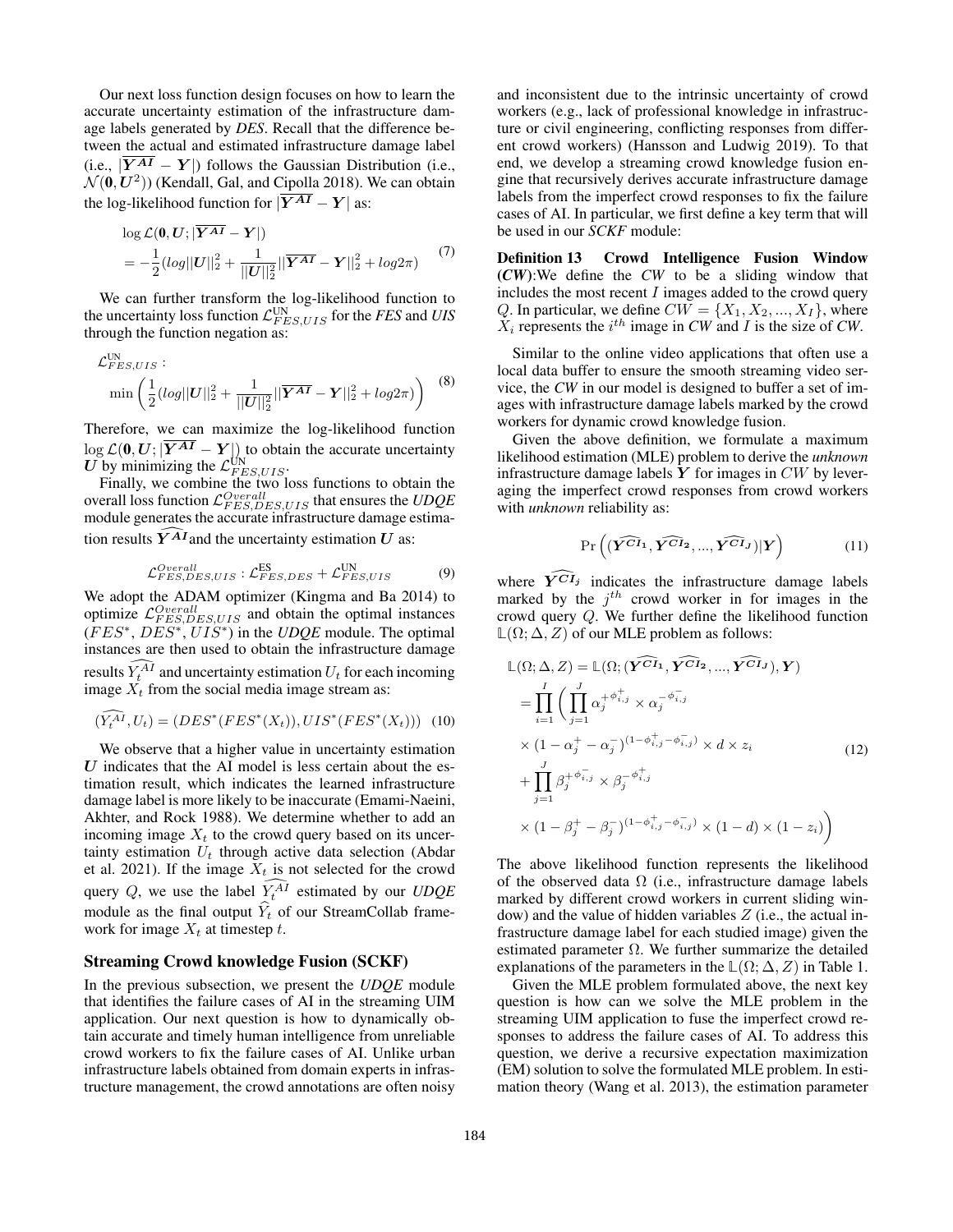| <b>Notations</b>               | Definitions/Explanations                                                                                                                                                         |
|--------------------------------|----------------------------------------------------------------------------------------------------------------------------------------------------------------------------------|
| I                              | size of the crowd intelligence fusion window                                                                                                                                     |
| J                              | number of crowd workers                                                                                                                                                          |
| $\phi_{i,j}^+ \& \phi_{i,j}^-$ | indicator variables that are set to be 1 when a crowd<br>worker $C_i$ marks the infrastructure damage label in<br>image $X_i$ to be 1 and 0, respectively                        |
| $\alpha_i^+ \& \alpha_i^-$     | conditional probability that a crowd worker $CIi$<br>marks the infrastructure damage label to be 1 and 0<br>given the actual infrastructure damage label is 1, re-<br>spectively |
| $\beta_i^+ \& \beta_i^-$       | conditional probability that a crowd worker $CIi$<br>marks the infrastructure damage label to be 1 and 0<br>given the actual infrastructure damage label is 0, re-<br>spectively |
| d.                             | prior probability that the infrastructure damage label<br>of a randomly image is 1                                                                                               |
| $z_i$                          | probability that the infrastructure damage label of im-<br>age $X_i$ is 1                                                                                                        |
| Ω                              | estimation parameter of the MLE model, where $\Omega =$<br>$\{\alpha_j^+, \alpha_j^-, \beta_j^+, \beta_j^-, d\}$ for $j = 1, 2, J$                                               |
| $\wedge$                       | observed variable of the model, where $\Delta$<br>$(\widehat{Y^{CI_1}}, \widehat{Y^{CI_2}},,\widehat{Y^{CI_J}})$                                                                 |
| Z                              | hidden variable of the MLE model, which indicates<br>the infrastructure damage label $Y$ for all studied im-<br>age                                                              |

Table 1: Notations in Streaming Crowd Knowledge Fusion

of an MLE problem can be recursively updated in consecutive timesteps by considering the streaming data input as follows:

$$
\Omega_{t+1} = \Omega_t + \frac{I_c(\Omega_t)^{-1} \Gamma(X_{t+1}, \Omega_t)}{t+1}
$$
 (13)

where  $\Omega_{t+1}$  indicate the estimation parameters  $\Omega_t$  and  $\Omega_{t+1}$ at two consecutive timestep t and  $t + 1$ , respectively.  $X_{t+1}$ indicates the image that is newly added to the crowd intelligence fusion window *CW* at timestep  $t + 1$ . The estimation parameter  $\Omega_{t+1}$  are used to calculate the updated estimation of the infrastructure damage label for each image in *CW*.  $I_c(\Omega_t)^{-1}$  represents the inverse of Fisher information of the estimation parameter  $\Omega_t$  at timestep t.  $\Gamma(X_{t+1}, \Omega_t)$ indicates the score vector of the observed data  $X_{t+1}$  given estimation parameter  $\Omega_t$  at timestep t. The above streaming solution recursively updates the estimation parameter  $\Omega$  to dynamically derive the accurate infrastructure damage labels and fix the failure cases of AI. To solve the problem, we derive the inverse of Fisher information  $I_c(\Omega_t)^{-1}$  and the score vector  $\Gamma(X_{t+1}, \Omega_t)$  and plug them into Equation (13) to recursively derive the estimation parameters  $\Omega$  (i.e.,  $\alpha_j^+,\alpha_j^-$ ,  $\beta_j^+$ , $\beta_j^-$ ) using the above equation as follows:

$$
\begin{split} \alpha_j^{+ \, t+1 } & = \alpha_j^{+ \, t} + \frac{1}{(1 - \alpha_j^{- \, t}) \times I \times d \times (t+1)} \times \\ & \left( \sum_{i \in G^{t+1}_{j,+}} z_i^{t+1} \times (1 - \alpha_j^{+ \, t} - \alpha_j^{- \, t}) - \sum_{i \in G^{t+1}_{j,\emptyset}} z_i^{t+1} \times \alpha_j^{+ \, t} \right) \end{split}
$$

$$
\alpha_{j}^{-t+1} = \alpha_{j}^{-t} + \frac{1}{(1 - \alpha_{j}^{+t}) \times I \times d \times (t+1)} \times
$$
\n
$$
\left(\sum_{i \in G_{j, -1}^{t+1}} z_{i}^{t+1} \times (1 - \alpha_{j}^{+t} - \alpha_{j}^{-t}) - \sum_{i \in G_{j, \emptyset}^{t+1}} z_{i}^{t+1} \times \alpha_{j}^{-t}\right)
$$
\n
$$
\beta_{j}^{+t+1} = \beta_{j}^{+t} + \frac{1}{(1 - \beta_{j}^{-t}) \times I \times (1 - d) \times (t+1)} \times
$$
\n
$$
\left(\sum_{i \in G_{j, -1}^{t+1}} (1 - z_{i}^{t+1}) \times (1 - \beta_{j}^{+t} - \beta_{j}^{-t}) - \sum_{i \in G_{j, \emptyset}^{t+1}} (1 - z_{i}^{t+1}) \times \beta_{j}^{+t}\right)
$$
\n
$$
\beta_{j}^{-t+1} = \beta_{j}^{-t} + \frac{1}{(1 - \beta_{j}^{+t}) \times I \times (1 - d) \times (t+1)} \times
$$
\n
$$
\left(\sum_{i \in G_{j, +1}^{t+1}} (1 - z_{i}^{t+1}) \times (1 - \beta_{j}^{+t} - \beta_{j}^{-t}) - \sum_{i \in G_{j, \emptyset}^{t+1}} (1 - z_{i}^{t+1}) \times \beta_{j}^{-t}\right)
$$
\n(14)

where  $G_{j,+}^{t+1}$  and  $G_{j,-}^{t+1}$  indicates the set of images where the infrastructure damage labels are marked as 1 and 0 by the crowd worker  $C_j$ , respectively.  $G_{j,\emptyset}^{t+1}$  indicates the set of images that are not marked by the crowd worker  $C_j$ . In addition, we observe that  $z_i^{t+1}$  is unknown and can be approximated as follows:

$$
z_i^{t+1} \approx \frac{P_{i,+}^{t+1} \times d}{P_{i,+}^{t+1} \times d + P_{i,-}^{t+1} \times (1 - d)}
$$
(15)

where  $P_{i,+}^{t+1}$  and  $P_{i,-}^{t+1}$  can be computed as follows:

$$
P_{i,+}^{t+1} = \prod_{j=1}^{J} \left( \frac{R_{j,+}^{t+1}}{R_{j,+}^{t}} \times \alpha_{j}^{+t} \right)^{\phi_{i,j}^{+}} \times \left( \frac{R_{j,-}^{t+1}}{R_{j,-}^{t}} \times \alpha_{j}^{-t} \right)^{\phi_{i,j}^{-}} \times \left( 1 - \left( \frac{R_{j,+}^{t+1}}{R_{j,+}^{t}} \times \alpha_{j}^{+t} \right)^{\phi_{i,j}^{+}} - \left( \frac{R_{j,-}^{t+1}}{R_{j,-}^{t}} \times \alpha_{j}^{-t} \right)^{\phi_{i,j}^{-}} \right)^{(1-\phi_{i,j}^{+}-\phi_{i,j}^{-})} \n P_{i,-}^{t+1} = \prod_{j=1}^{J} \left( \frac{R_{j,-}^{t+1}}{R_{j,-}^{t}} \times \beta_{j}^{+t} \right)^{\phi_{i,j}^{-}} \times \left( \frac{R_{j,+}^{t+1}}{R_{j,+}^{t}} \times \beta_{j}^{-t} \right)^{\phi_{i,j}^{+}} \times \left( 1 - \left( \frac{R_{j,-}^{t+1}}{R_{j,-}^{t}} \times \beta_{j}^{+t} \right)^{\phi_{i,j}^{+}} - \left( \frac{R_{j,+}^{t+1}}{R_{j,+}^{t}} \times \beta_{j}^{-t} \right)^{\phi_{i,j}^{-}} \right)^{(1-\phi_{i,j}^{+}-\phi_{i,j}^{-})} (16)
$$

where  $R_{j,+}^{t/t+1}$  and  $R_{j,-}^{t/t+1}$  indicate the number of damage severity labels marked by a crowd worker  $CI<sub>j</sub>$  in CW as 1 and 0 at time step  $t/t + 1$ , respectively.

Finally, we can dynamically infer the infrastructure damage label for each image in the crowd intelligence fusion window from the dynamically updated  $z_i$ . In particular, we define the inferred infrastructure damage label by our recursive EM solution as:

Definition 14 Inferred Infrastructure Damage Label by **CI** ( $Y^{CI}$ ): We define  $Y_i^{CI}$  to be the estimated infrastructure damage label for image  $X_i$  in *CW*. In particular, we set the  $Y_i^{CI}$  as 1 when  $z_i > 0.5$  and 0 otherwise.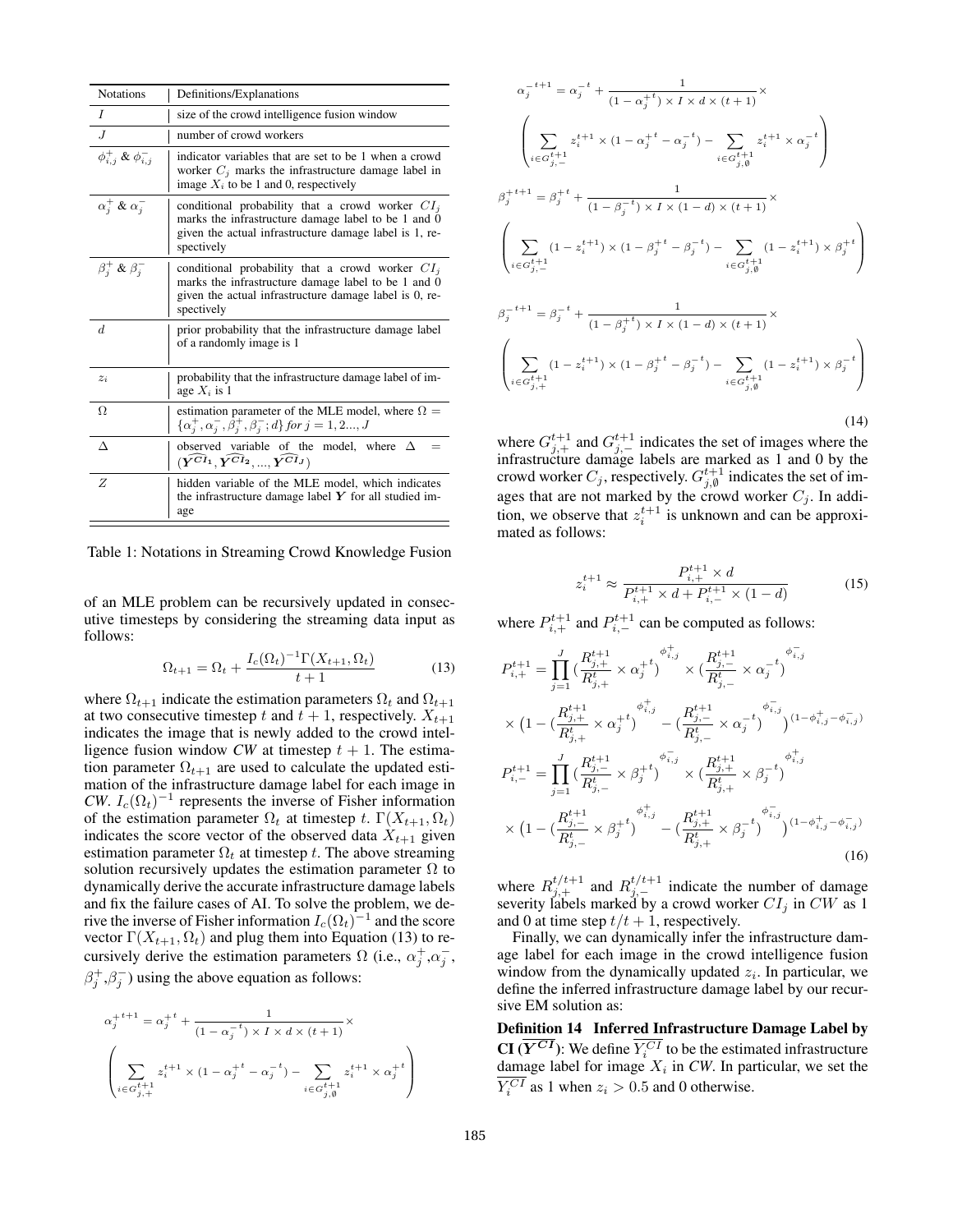Finally, we use the inferred infrastructure damage label  $Y_i^{CI}$  to replace the label generated by the *UDQE* module for the image  $X_i$  in  $CW$  to fix the failure cases of AI.

#### Summary of StreamCollab Framework

Finally, we summarize the StreamCollab framework in Algorithm 1. In particular, StreamCollab includes two main phases in performing the streaming UIM task by exploring the collaborative AI and crowd intelligence as follows:

*Model pre-training phase*: The objective of this phase is to pre-train an optimized uncertainty-driven dynamic quality estimation network instance ( $\overline{F}\overline{E}S^*$ ,  $\overline{DES}^*$  and  $\overline{U}\overline{I}S^*$ ) that will be used to dynamically estimate the infrastructure damage labels and detect the failure cases of AI in the next phase.

*Streaming UIM phase*: Given the learned optimized  $FES^*$ ,  $DES^*$  and  $UIS^*$ , the objective of this phase is to identify the failure cases of AI by selecting the images with high uncertainty and adding those images to the crowd query  $Q$ . For the images that are not added to  $Q$ , we take the infrastructure damage label estimated by our AI module  $\overline{Y^{AI}}$  as the output  $\hat{Y}$  of our StreamCollab framework. For the images in the crowd query Q, our SCKF module recursively derives the accurate crowd intelligence  $Y^{CI}$  to fix the failure cases of AI, which is used as the output  $\hat{Y}$  of our Stream-Collab framework.

Algorithm 1 StreamCollab Framework Summary

#### $\triangleright$  Model Pre-training Phase

1: initialize  $FES$  (Definition 10) 2: initialize  $DES$  (Definition 11) 3: initialize UIS (Definition 12) 4: for each epoch do 5: for each batch do 6: optimize  $FES$ ,  $DES$  and  $UIS$  (Equation (9)) 7: end for 8: end for 9: obtain  $FES^*$ ,  $DES^*$ , and  $UIS^*$  $\triangleright$  Steaming UIM Phase 10: for each incoming  $X_t$  (timestep t) do 11: obtain  $Y_t^{AI}$  and  $U_t$  using  $FES^*$ ,  $DES^*$ , and  $UIS^*$ (Equation (10)) 12: **if** add  $X_t$  to Q **then** 13: obtain  $Y_t^{CI}$  from crowdsourcing platform 14: add  $X_t$  to  $CW$ 15: calculate  $z_i$  using Equation (15) 16: calculate  $\alpha_j^+$ , $\alpha_j^-$ ,  $\beta_j^+$ , $\beta_j^-$  using (14) 17: derive  $Y_t^{CI}$  using Definition 14 18: set  $Y_t^{CI}$  as  $\hat{Y}_t$ 19: output  $\widehat{Y}_t$ <br>20: **else** else 21: set  $Y_t^{AI}$  as  $\hat{Y}_t$ 22: output  $\widehat{Y}_t$ <br>23: **end if** end if 24: end for

# Evaluation

In this section, we evaluate the performance of the Stream-Collab system using a real-world streaming UIM dataset collected from online social media. The results show that StreamCollab consistently outperforms both state-of-the-art AI-only and crowd-AI baselines in correctly identifying the damaged urban infrastructure under various types of evaluation scenarios.

## Dataset and Crowdsourcing Platform

Urban Infrastructure Images Dataset on Social Media We first describe the real-world social media dataset of urban infrastructure images used in our study. In particular, we collect 1,200 urban infrastructure related images from Twitter using GetOldTweets<sup>2</sup>. The ground truth labels for urban infrastructure damage are annotated by domain experts for the evaluation purpose. In particular, it consists of 612 (51.0%) and 588 (49.0%) images of urban infrastructure with damages and without damages, respectively. In addition, we keep the ratio of training to testing data as 6:4. The training dataset is used to train all compared AI models for urban infrastructure damage identification.

Crowdsourcing Platform We use Amazon Mechanical Turk (AMT) to obtain crowd intelligence. AMT is one of the largest crowdsourcing platform that can provides 24/7 crowdsourcing services with a large amount of crowd workers worldwide. In the crowdsourcing task, we recruit the crowd workers with an overall task approval rate > 95% and have finished at least 1000 approved tasks to ensure the crowd label quality. We pay \$0.05 to each worker per image in our experiment. We follow the IRB protocol approved for this project. In our experiment, we study a diversified set of crowd query settings, where we vary the crowd query ratio from 10% to 20% and vary the number of crowd workers from 2 to 5.

### Baseline and Settings

We compare StreamCollab with a set of representative deep learning based and crowd-AI hybrid solutions for urban infrastructure damage detection.

- MobileNet (Howard et al. 2017): MobileNet is a light weight convolutional neural network architecture that can efficiently learn visual representations from social media image content for infrastructure detection in UIM applications.
- DenseNet (Huang et al. 2017): DenseNet is a dense convolutional network framework that connects all the layers in the neural network to efficiently propagate latent visual features for identifying damages in the urban infrastructure images.
- **VGG** (Li et al. 2018): VGG is a deep convolutional neural network based solution that learns the latent visual features in the urban infrastructure images for damage detection.

<sup>&</sup>lt;sup>2</sup>https://github.com/Mottl/GetOldTweets3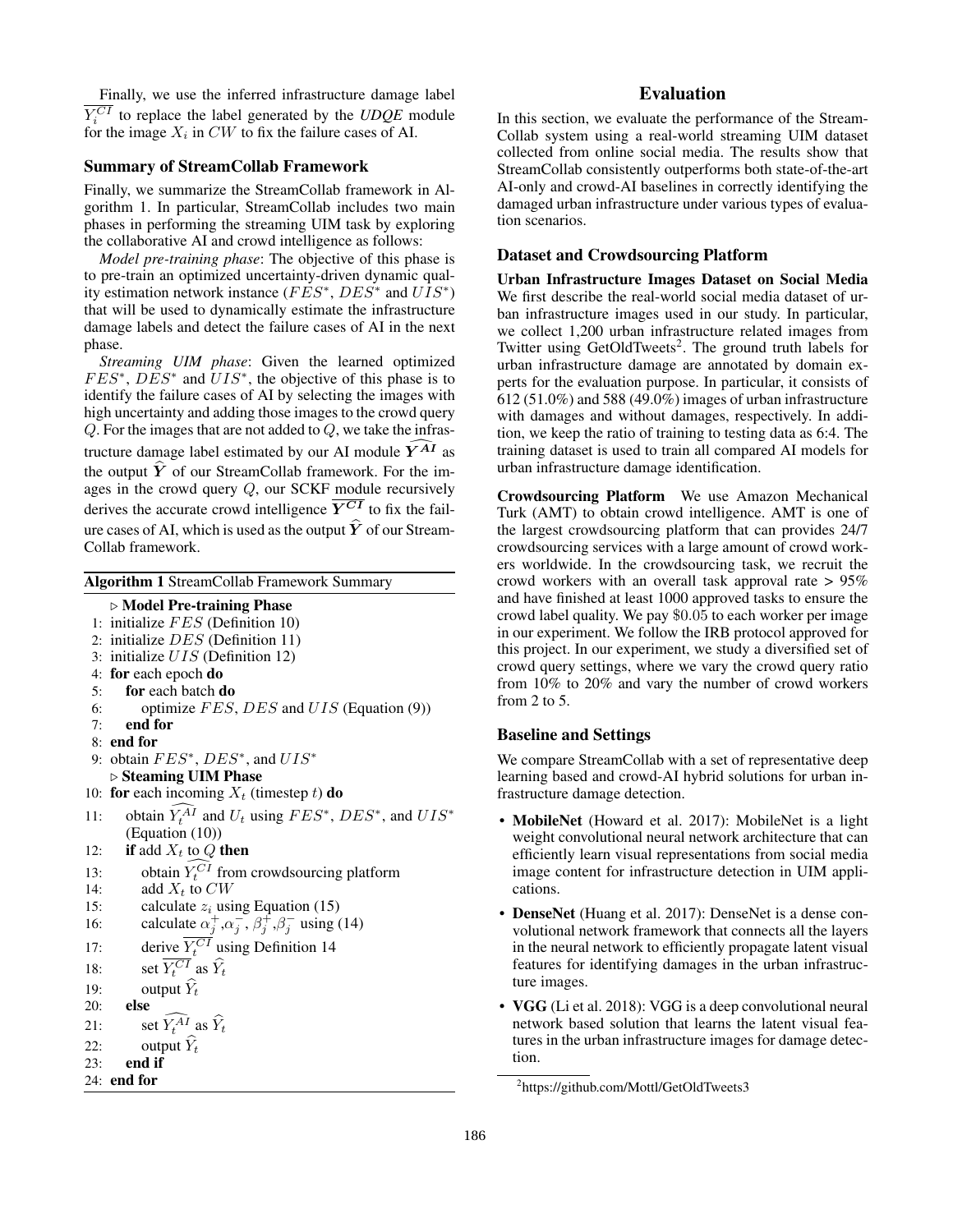|                  |                     |                          | $\theta = 10\%$ |                |                          | $\theta = 15\%$ |                |                          | $\theta = 20\%$ |                |
|------------------|---------------------|--------------------------|-----------------|----------------|--------------------------|-----------------|----------------|--------------------------|-----------------|----------------|
| Category         | Algorithm           | $\mathcal{K}$ -<br>Score | <b>MCC</b>      | $F1-$<br>Score | $\mathcal{K}$ -<br>Score | <b>MCC</b>      | $F1-$<br>Score | $\mathcal{K}$ -<br>Score | <b>MCC</b>      | $F1-$<br>Score |
| Random           | Random              | 0.0174                   | 0.0174          | 0.5082         | 0.0114                   | 0.0114          | 0.5059         | 0.0168                   | 0.0168          | 0.5091         |
|                  | MobileNet           | 0.4974                   | 0.5056          | 0.7463         | 0.5290                   | 0.5290          | 0.7645         | $\parallel$ 0.5242       | 0.5251          | 0.7621         |
| AI-Only          | DenseNet            | 0.5098                   | 0.5170          | 0.7528         | 0.5298                   | 0.5318          | 0.7643         | 0.5379                   | 0.5389          | 0.7686         |
|                  | VGG                 | 0.5424                   | 0.5451          | 0.7704         | 0.5440                   | 0.5514          | 0.7710         | 0.5660                   | 0.5667          | 0.7830         |
|                  | Hybrid Para         | 0.5117                   | 0.5128          | 0.7566         | 0.5334                   | 0.5350          | 0.7669         | 0.5465                   | 0.5486          | 0.7728         |
| Crowd-AI         | Deep Active         | 0.4693                   | 0.4723          | 0.7342         | 0.5321                   | 0.5348          | 0.7658         | 0.5443                   | 0.5495          | 0.7715         |
|                  | CrowdLearn          | 0.5428                   | 0.5465          | 0.7705         | 0.5491                   | 0.5568          | 0.7732         | 0.5657                   | 0.5673          | 0.7832         |
| <b>Our Model</b> | <b>StreamCollab</b> | 0.6076                   | 0.6100          | 0.8037         | 0.6245                   | 0.6275          | 0.8120         | 0.6368                   | 0.6394          | 0.8184         |

Table 2: Performance Comparisons on UIM Classification Accuracy

- Hybrid Para (Jarrett et al. 2014): Hybrid Para is a crowdsourcing approach that combines the human and machine intelligence to adaptively optimize the overall performance of the damage detection model of the UIM.
- Deep Active (Sener and Savarese 2018): Deep Active is a deep active learning based crowd-AI scheme that adopts a core-set selection approach to select a subset of representative images that share the deep visual features with all studied images from crowd workers to annotate and improve the performance of damage identification in UIM.
- CrowdLearn (Zhang et al. 2019): CrowdLearn is a crowd-AI hybrid system that leverages crowd intelligence to retrain the AI models and combines crowd labels with AI outputs to troubleshoot and tune the performance of AI algorithms.

In our experiments, we keep the same inputs to all compared schemes for a fair comparison. In particular, the inputs to a scheme include: 1) the studied social media images; 2) the ground-truth labels of images in the training dataset, and 3) the labeled images from the crowd workers. In particular, we retrain the AI only baselines using the crowd labels for a fair comparison. We also include a random baseline for UIM tasks that randomly decides if there are any infrastructure damages in a studied image. Note that we do not include the crowd-only baselines that task the crowd workers to examine the infrastructure damage of all studied images due to the infeasible labeling costs in the real world applications (Pan et al. 2016). In our experiment, our StreamCollab model is implemented using PyTorch  $1.1.0$  libraries  $3$ and is trained on the NVIDIA Quadro RTX 6000 GPUs. We also optimize all hyper-parameters through the Adam optimizer (Kingma and Ba 2014) using a learning rate of  $10^{-5}$ . In addition, we set the batch size to be 20 and train the model over 100 epochs.

To evaluate the performance of all compared schemes, we use three metrics that are widely adopted to evaluate the performance of image classification tasks in image processing and machine learning (Chicco and Jurman 2020): 1) *Co-* *hen's kappa Score (*K*-Score)* (Artstein and Poesio 2008), 2) *Matthews Correlation Coefficient (MCC)* (Jurman, Riccadonna, and Furlanello 2012), and 3) *F1-score*. The higher values of the three metrics indicate better UIM performance.

### Evaluation Results

UIM Classification Accuracy Comparison In the first set of experiments, we compare the accuracy of all compared schemes in identifying the infrastructure damage of input social media images. In particular, we study the performance of all compared schemes by varying the crowd query ratio  $\theta$ from 10% to 20%, which achieve a reasonable balance between the number of crowd responses and the query cost. In addition, we set the number of crowd workers to be 5. The evaluation results are presented in Table 2. We observe that our StreamCollab scheme consistently outperforms all compared baselines when the crowd query ratio changes. For example, the performance gain of StreamCollab compared to the best-performing baseline (i.e., CrowdLearn) when the crowd query ratio  $\theta = 10\%$  on *K*-Score, MCC, and F-Score are 6.48%, 6.35%, and 3.32%, respectively. Such performance gains mainly come from the fact that our SreamCollab develops a dynamic deep uncertainty-aware estimation network to effectively detect the failure cases of AI and designs a streaming crowd knowledge fusion model that derives accurate infrastructure damage labels from imperfect crowd responses to fix the detected failure cases of AI. We also observe that the performance of our StreamCollab improves when we increase the crowd query ratio. This is because, with a larger crowd query ratio, our StreamCollab can effectively leverage more crowd responses to fix problematic AI cases to improve the overall performance of our Stream-Collab framework.

Computational Efficiency Comparison In the second set of experiments, we compare the computational cost of all compared schemes (except the trivial *random* baseline) in the studied streaming UIM application. We define the computational cost as the average computational time required to identify the infrastructure damage label of an input image. To ensure a fair compassion, we evaluate all schemes

<sup>3</sup> https://pytorch.org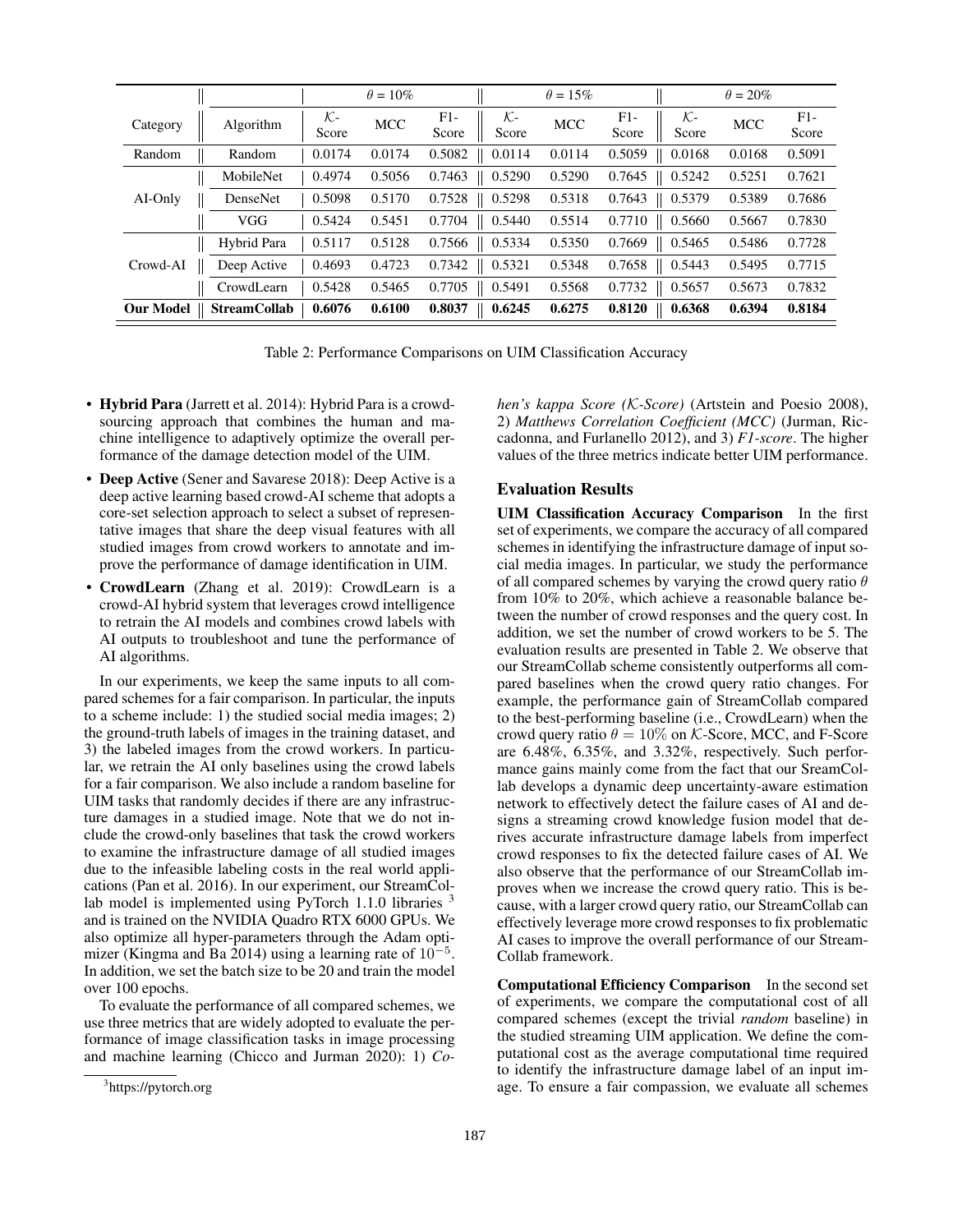

Figure 5: Robustness of StreamCollab Scheme

using the same NVIDIA Quadro RTX 6000 GPU. The results are shown in Table 3. We observe that our Stream-Collab scheme takes significantly less time to accomplish the streaming UIM task than the compared baselines under different evaluation settings. This is because the compared baselines needs to retrain their models to capture the dynamics of the streaming data by leveraging the labels from crowd workers. In contrast, our StreamCollab designs a streaming crowd-AI collaborating solution that identifies and fixes the AI failure cases on-the-fly without requiring any additional model retraining.

Robustness of StreamCollab Scheme In the third set of experiments, we evaluate the robustness of StreamCollab scheme over the different number of crowd workers. In our experiment, we vary the number of crowd worker from 2 to 5. In addition, we set the crowd query ratio to be 15%. We also compare the performance of our StreamCollab with the best-performing AI-only baseline (i.e., VGG) and the best-performing crowd-AI baseline (i.e., CrowdLearn). The evaluation results are presented in Figure 5. We observe that the performance of our StreamCollab is relatively stable as the crowd worker number changes. We also observe that our StreamCollab consistently outperforms the best-performing baselines over all three evaluation metrics when the number of crowd worker changes. The above results demonstrate the robustness and effectiveness of our StreamCollab scheme in effectively leveraging the imperfect crowd intelligence from different number of crowd workers to fix the failure cases of AI on-the-fly through a novel recursive estimation model.

#### Conclusion

In this paper, we present a StreamCollab framework to solve a streaming UIM problem in social sensing applications. StreamCollab addresses two key challenges, namely, *streaming crowd-AI collaboration* and *uncertainty in streaming crowd intelligence*. In particular, we propose a streaming crowd-AI collaborative system that dynamically explores the collaborative intelligence from AI and crowd to detect infrastructure damages reported in streaming social sensing data. The StreamCollab framework achieves clear performance gains in terms of both UIM accuracy and computational efficiency compared to state-of-the-art AI-only

| Algorithm           | $\theta = 10\%$ | $\theta = 15\%$ | $\theta = 20\%$ |
|---------------------|-----------------|-----------------|-----------------|
| MobileNet           | 0.1250          | 0.1778          | 0.2246          |
| DenseNet            | 0.1510          | 0.2149          | 0.2708          |
| VGG                 | 0.1624          | 0.2379          | 0.2983          |
| Hybrid Para         | 3.1531          | 3.1533          | 3.1536          |
| DeepActive          | 0.1207          | 0.1723          | 0.2214          |
| CrowdLearn          | 0.1614          | 0.2323          | 0.2910          |
| <b>StreamCollab</b> | 0.0225          | 0.0227          | 0.0232          |

Table 3: Computational Time Comparisons (Seconds)

and crowd-AI baselines in a real-word streaming UIM application. We believe that StreamCollab provides useful insights to design new crowd-AI collaboration systems for real-world streaming social sensing and smart city applications (e.g., intelligent transportation, disaster response, and misinformation detection).

#### Acknowledgments

This research is supported in part by the National Science Foundation under Grant No. IIS-2008228, CNS-1845639, CNS-1831669, Army Research Office under Grant W911NF-17-1-0409. The views and conclusions contained in this document are those of the authors and should not be interpreted as representing the official policies, either expressed or implied, of the Army Research Office or the U.S. Government. The U.S. Government is authorized to reproduce and distribute reprints for Government purposes notwithstanding any copyright notation here on.

#### References

Abdar, M.; Pourpanah, F.; Hussain, S.; Rezazadegan, D.; Liu, L.; Ghavamzadeh, M.; Fieguth, P.; Cao, X.; Khosravi, A.; Acharya, U. R.; et al. 2021. A review of uncertainty quantification in deep learning: Techniques, applications and challenges. *Information Fusion* .

Alavi, A. H.; and Buttlar, W. G. 2019. An overview of smartphone technology for citizen-centered, real-time and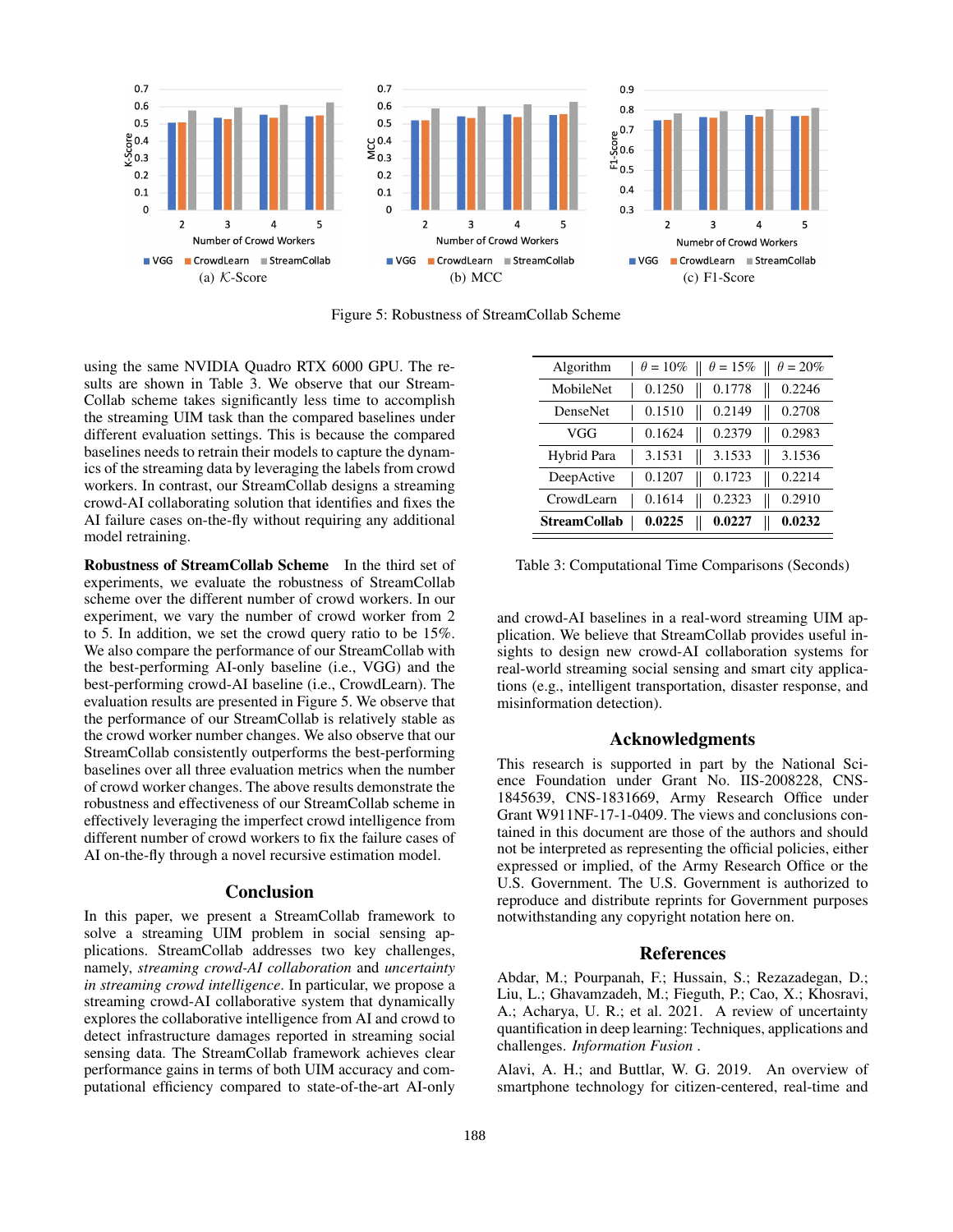scalable civil infrastructure monitoring. *Future Generation Computer Systems* 93: 651–672.

Artstein, R.; and Poesio, M. 2008. Inter-coder agreement for computational linguistics. *Computational Linguistics* 34(4): 555–596.

Capponi, A.; Fiandrino, C.; Kantarci, B.; Foschini, L.; Kliazovich, D.; and Bouvry, P. 2019. A survey on mobile crowdsensing systems: Challenges, solutions, and opportunities. *IEEE communications surveys & tutorials* 21(3): 2419–2465.

Cervone, G.; Schnebele, E.; Waters, N.; Moccaldi, M.; and Sicignano, R. 2017. Using social media and satellite data for damage assessment in urban areas during emergencies. In *Seeing cities through big data*, 443–457. Springer.

Chicco, D.; and Jurman, G. 2020. The advantages of the Matthews correlation coefficient (MCC) over F1 score and accuracy in binary classification evaluation. *BMC genomics*  $21(1): 6.$ 

Dutta, J.; Gazi, F.; Roy, S.; and Chowdhury, C. 2016. AirSense: Opportunistic crowd-sensing based air quality monitoring system for smart city. In *2016 IEEE SENSORS*, 1–3. IEEE.

Emami-Naeini, A.; Akhter, M. M.; and Rock, S. M. 1988. Effect of model uncertainty on failure detection: the threshold selector. *IEEE Transactions on Automatic Control* 33(12): 1106–1115.

Figueiras, P.; Herga, Z.; Guerreiro, G.; Rosa, A.; Costa, R.; and Jardim-Gonçalves, R. 2018. Real-time monitoring of road traffic using data stream mining. In *2018 IEEE International Conference on Engineering, Technology and Innovation (ICE/ITMC)*, 1–8. IEEE.

Goldberg, S.; Wang, D. Z.; and Grant, C. 2017. A probabilistically integrated system for crowd-assisted text labeling and extraction. *Journal of Data and Information Quality (JDIQ)* 8(2): 1–23.

Hand, M. 2017. Visuality in social media: Researching images, circulations and practices. *The SAGE handbook of social media research methods* 217–231.

Hansson, K.; and Ludwig, T. 2019. Crowd dynamics: Conflicts, contradictions, and community in crowdsourcing. *Computer Supported Cooperative Work (CSCW)* 28(5): 791–794.

Harris, D. K.; Alipour, M.; Acton, S. T.; Messeri, L. R.; Vaccari, A.; and Barnes, L. E. 2017. The citizen engineer: Urban infrastructure monitoring via crowd-sourced data analytics. In *Structures Congress 2017*, 495–510.

Howard, A. G.; Zhu, M.; Chen, B.; Kalenichenko, D.; Wang, W.; Weyand, T.; Andreetto, M.; and Adam, H. 2017. Mobilenets: Efficient convolutional neural networks for mobile vision applications. *arXiv preprint arXiv:1704.04861* .

Huang, G.; Liu, Z.; Van Der Maaten, L.; and Weinberger, K. Q. 2017. Densely Connected Convolutional Networks. In *CVPR*, volume 1, 3.

Huang, J.; Duan, N.; Ji, P.; Ma, C.; Ding, Y.; Yu, Y.; Zhou, Q.; Sun, W.; et al. 2018. A crowdsource-based sensing system for monitoring fine-grained air quality in urban environments. *IEEE Internet of Things Journal* 6(2): 3240–3247.

Jarrett, J.; Saleh, I.; Blake, M. B.; Malcolm, R.; Thorpe, S.; and Grandison, T. 2014. Combining human and machine computing elements for analysis via crowdsourcing. In *10th IEEE International Conference on Collaborative Computing: Networking, Applications and Worksharing*, 312–321. IEEE.

Jurman, G.; Riccadonna, S.; and Furlanello, C. 2012. A comparison of MCC and CEN error measures in multi-class prediction. *PloS one* 7(8): e41882.

Kankanamge, N.; Yigitcanlar, T.; Goonetilleke, A.; and Kamruzzaman, M. 2019. Can volunteer crowdsourcing reduce disaster risk? A systematic review of the literature. *International journal of disaster risk reduction* 35: 101097.

Kendall, A.; Gal, Y.; and Cipolla, R. 2018. Multi-task learning using uncertainty to weigh losses for scene geometry and semantics. In *Proceedings of the IEEE Conference on Computer Vision and Pattern Recognition*, 7482–7491.

Kingma, D. P.; and Ba, J. 2014. Adam: A method for stochastic optimization. *arXiv preprint arXiv:1412.6980* .

Laubis, K.; Konstantinov, M.; Simko, V.; Gröschel, A.; and Weinhardt, C. 2019. Enabling crowdsensing-based road condition monitoring service by intermediary. *Electronic Markets* 29(1): 125–140.

Li, X.; Caragea, D.; Zhang, H.; and Imran, M. 2018. Localizing and quantifying damage in social media images. In *2018 IEEE/ACM International Conference on Advances in Social Networks Analysis and Mining (ASONAM)*, 194–201. IEEE.

Li, Y.; Gao, J.; Meng, C.; Li, Q.; Su, L.; Zhao, B.; Fan, W.; and Han, J. 2016. A survey on truth discovery. *ACM Sigkdd Explorations Newsletter* 17(2): 1–16.

Lin, Y.; and Li, R. 2020. Real-time traffic accidents postimpact prediction: Based on crowdsourcing data. *Accident Analysis & Prevention* 145: 105696.

Mandel, T.; Best, J.; Tanaka, R. H.; Temple, H.; Haili, C.; Carter, S. J.; Schlechtinger, K.; and Szeto, R. 2020. Using the Crowd to Prevent Harmful AI Behavior. *Proceedings of the ACM on Human-Computer Interaction* 4(CSCW2): 1– 25.

Martins, A.; and Astudillo, R. 2016. From softmax to sparsemax: A sparse model of attention and multi-label classification. In *International Conference on Machine Learning*, 1614–1623.

Mavridis, P.; Gross-Amblard, D.; and Miklós, Z. 2016. Using hierarchical skills for optimized task assignment in knowledge-intensive crowdsourcing. In *Proceedings of the 25th International Conference on World Wide Web*, 843– 853.

Mei, Q.; and Gül, M. 2019. A crowdsourcing-based methodology using smartphones for bridge health monitoring. *Structural Health Monitoring* 18(5-6): 1602–1619.